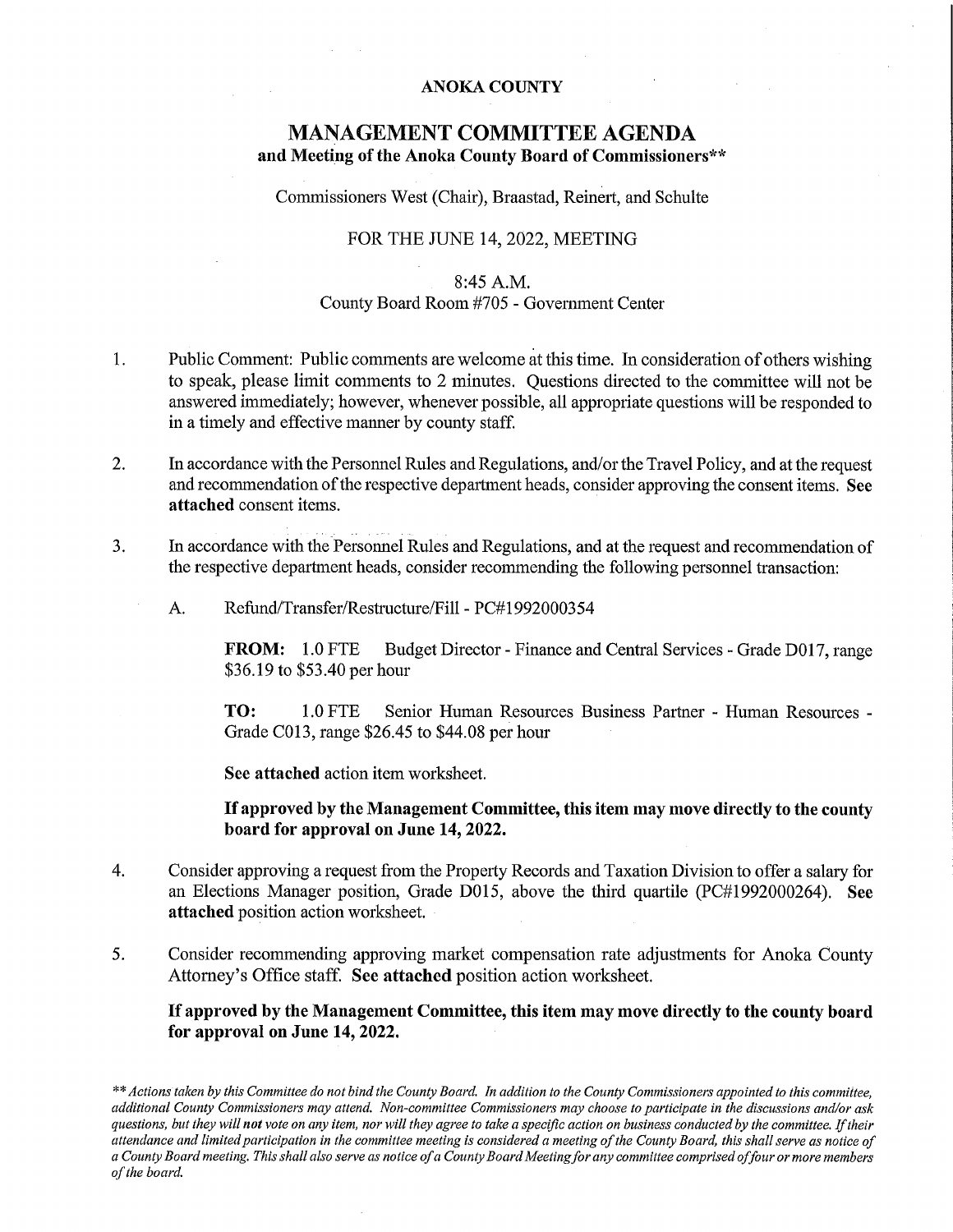### **ANOKA COUNTY**

## **CONSENT ITEMS**

### FOR THE JUNE 14, 2022, MANAGEMENT COMMITTEE MEETING

*Consent items will be voted on as one item. At the request of any commissioner, a consent item may be moved to the regular agenda for discussion purposes.*

- 1. Reclassifications as recommended by the Chief Human Resources Officer. **See attached** dated June 14, 2022.
- 2. Travel requests at the request and recommendation of the respective department heads in accordance with the Travel and Expense Policies:
	- A. Heidi Meyer, Dispatch Supervisor Administration/Emergency Communications- to attend National Emergency Number Association (NENA) Annual Conference - Louisville, KY - 5 days, June 2022 - costs to include \$100 ground transportation, \$789 air fare, \$288 per diem, \$998 lodging, \$84 mileage, and \$725 registration.
	- B. Tanner Ess, Dispatch Supervisor, and McKenna Evans, Dispatcher Administration/ Emergency Communications - to attend Association of Public-Safety Communications Officials (APCO) Annual Conference and Expo - Anaheim, CA - 6 days, August 2022 costs for each to include \$798 air fare, \$407 per diem, \$1,160 lodging, \$41 mileage, and \$390 registration. Additional expense of \$308 for shared ground transportation.

Travel and training forms are available in Administration for review.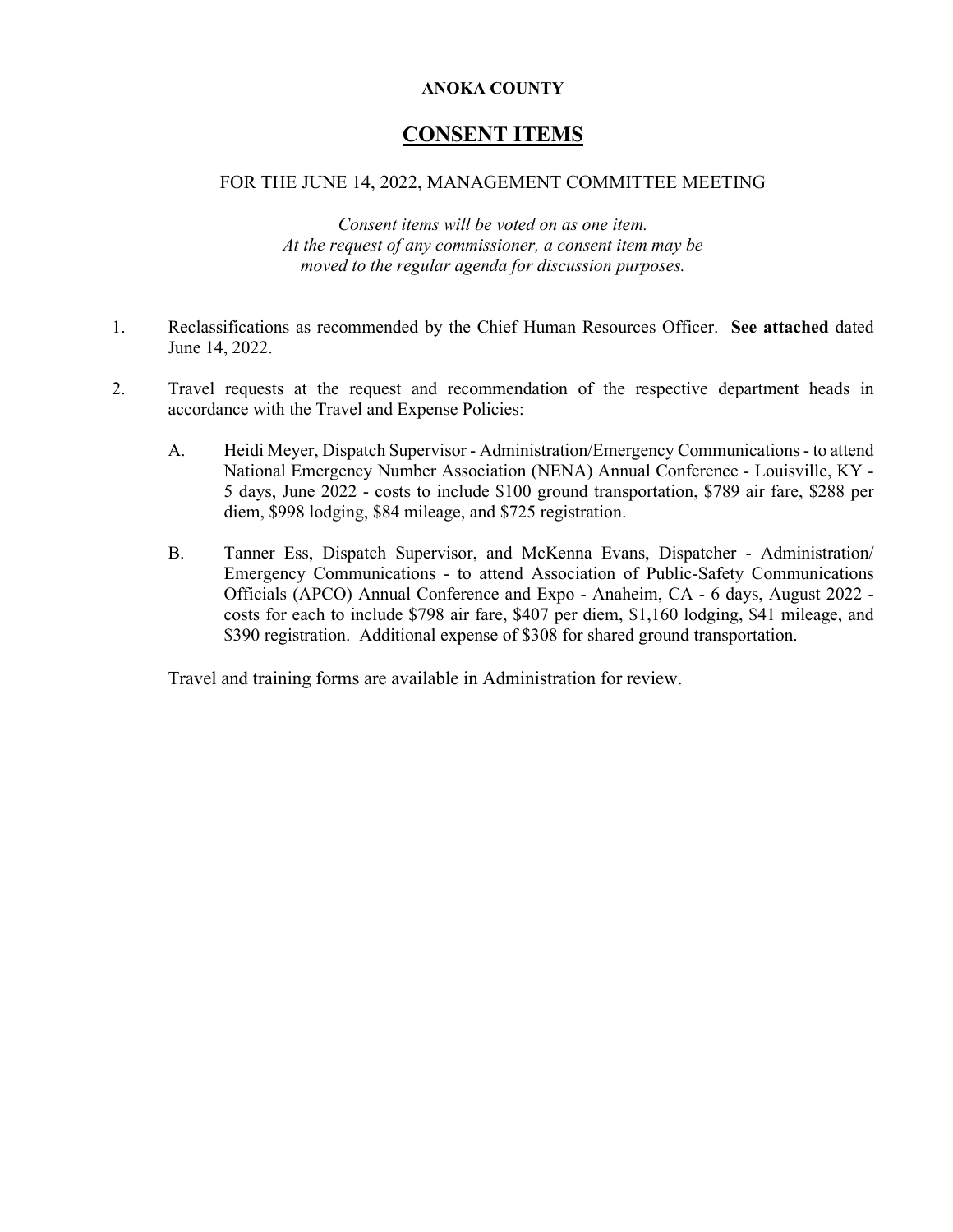## Human Resources Department Recommendations for Reclassification

| Incumbent         | <b>Present Title</b>                                     | <b>Proposed Title</b>                                    | <b>Present</b><br>Grade<br>Level | Approved<br>Grade<br>Level | <b>Department</b>         | <b>Effective</b><br><b>Date</b> | <b>PCN</b> |
|-------------------|----------------------------------------------------------|----------------------------------------------------------|----------------------------------|----------------------------|---------------------------|---------------------------------|------------|
| Slawson, Lyle     | Sr. Systems Management<br>Specialst                      | Supervisor, Systems<br><b>Management Specialists</b>     | D <sub>114</sub>                 | D115                       | IT                        | 10/08/2022                      | 1999001955 |
| Thour, Thomas     | <b>Associate End User</b><br><b>Support Specialist</b>   | <b>End User Support Specialist</b>                       | B110                             | <b>B111</b>                | IΤ                        | 06/18/2022                      | 1992000371 |
| Solheim, James    | <b>Associate End User</b><br><b>Support Specialist</b>   | <b>End User Support Specialist</b>                       | B110                             | <b>B111</b>                | IT                        | 06/18/2022                      | 1997001786 |
| Schieffer, Jeff   | Data Management Analyst                                  | Senior Data Management<br>Analyst                        | C013                             | D114                       | JΤ                        | 06/18/2022                      | 2014003045 |
| Tjepkes, Melissa  | Manager, HRMS                                            | Senior Manager, HRMS                                     | D014                             | D015                       | Human<br>Resources        | 06/18/2022                      | 1992001290 |
| Ewanika, Cristin  | Manager, Human<br><b>Resources</b>                       | Senior Manager, Human<br><b>Resources</b>                | D014                             | D015                       | Human<br><b>Resources</b> | 06/18/2022                      | 2021003381 |
| Herrick Tanya     | <b>Associate HRMS Specialist</b>                         | HRMS Specialist                                          | <b>B009</b>                      | B010                       | Human<br>Resources        | 06/18/2022                      | 2017003164 |
| Howard, Caitlin   | <b>Senior Human Resources</b><br><b>Business Partner</b> | Manager, Human Resources                                 | C013                             | D014                       | Human<br><b>Resources</b> | 06/18/2022                      | 2019003343 |
| Sabean, Troy      | Manager, HRMS Business<br>& Systems Analysis             | Manager, HRMS Business &<br><b>Systems Analysis</b>      | C013                             | D014                       | Human<br>Resources        | 06/18/2022                      | 2021003387 |
| Mendez, Jessica   | <b>Human Resources</b><br><b>Business Partner</b>        | Senior Human Resources<br><b>Business Partner</b>        | C012                             | C013                       | Human<br><b>Resources</b> | 06/18/2022                      | 1992000282 |
| Herzog, LuAnn     | <b>Human Resources</b><br><b>Business Partner</b>        | <b>Senior Human Resources</b><br><b>Business Partner</b> | C012                             | C013                       | Human<br>Resources        | 07/30/2022                      | 1992000352 |
| Nelson, Kimberlee | Associate Administrative<br>Assistant 7                  | Associate Administrative<br>Assistant 8                  | A007                             | A008                       | Economic<br>Assistance    | 06/18/2022                      | 2017003168 |
| Fleischer, Carol  | Associate Administrative<br>Assistant 7                  | Associate Administrative<br>Assistant 8                  | A007                             | A008                       | Economic<br>Assistance    | 06/18/2022                      | 1992000876 |
| Vacant            | Associate Administrative<br>Assistant 7                  | Associate Administrative<br>Assistant 8                  | A007                             | A008                       | Economic<br>Assistance    | 06/18/2022                      | 1992001001 |
| Vacant            | Associate Administrative<br>Assistant 7                  | Associate Administrative<br>Assistant 8                  | A007                             | A008                       | Economic<br>Assistance    | 06/18/2022                      | 1992001048 |

 $\ddot{\phantom{0}}$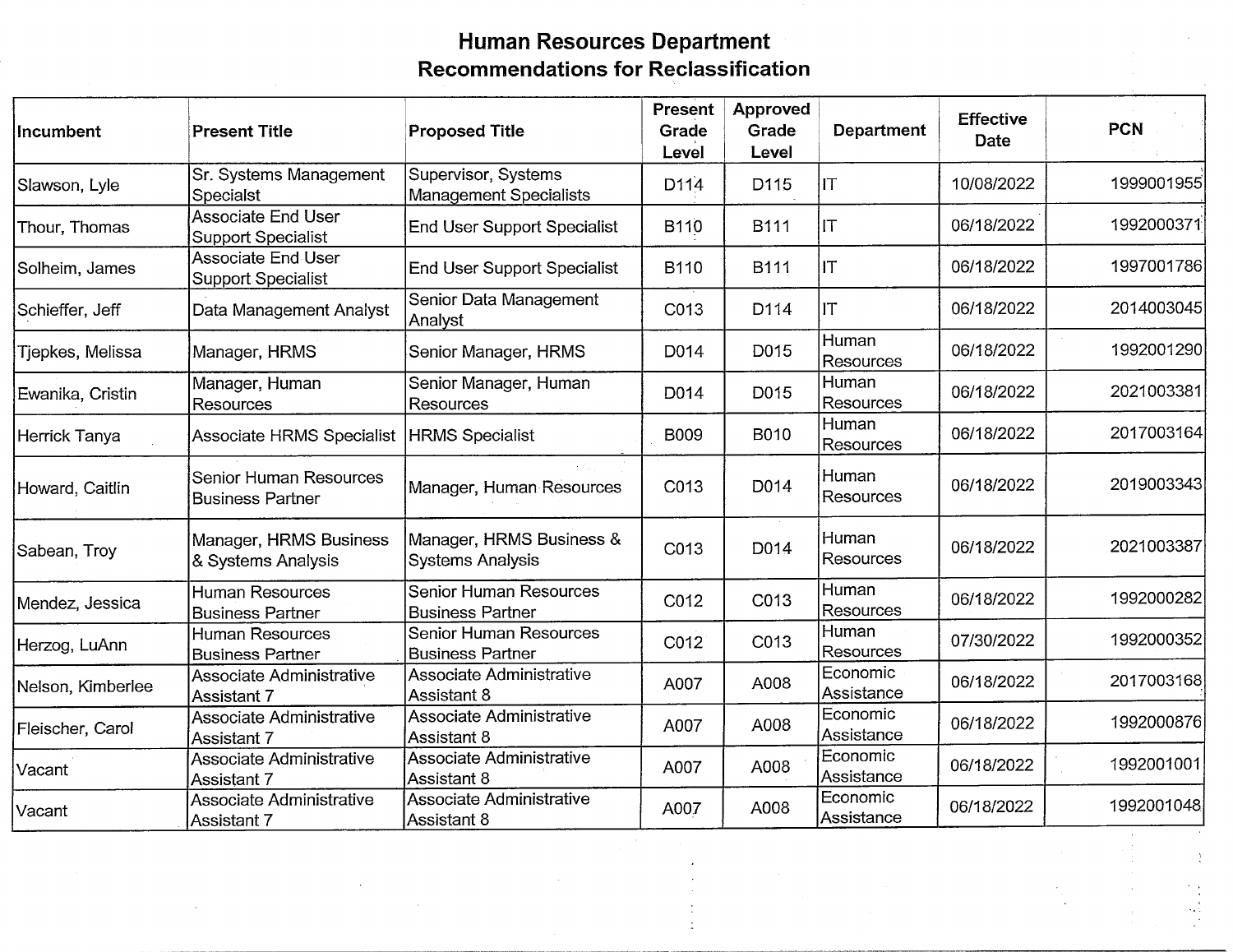## Human Resources Departm Recommendations for Reclassific

| Karney, Deborah | Associate Administrative<br>Assistant 8 | Administrative Asistants 9         | A008 | <b>B009</b> | Economic<br>Assistance                                        | 06/18/2022 | 1994001624 |
|-----------------|-----------------------------------------|------------------------------------|------|-------------|---------------------------------------------------------------|------------|------------|
| Pogreba, Beth   | Social Worker                           | Waiver Program Specialist          | C012 | C013        | Community<br>Social<br>Services and<br>lBehavioral<br>Health  | 06/18/2022 | 1992001267 |
| Lindula, Sarah  | İSocial Worker                          | Waiver Program Specialist          | C012 | C013        | Community<br>Social<br>lServices and<br> Behavioral<br>Health | 06/18/2022 | 2001002150 |
| Johnson, Mark   | Manager, Golf Course<br>Operations      | Manager, Golf Course<br>Operations | C013 | D014        | Parks                                                         | 11/05/2022 | 2000002010 |
| Spohn, Dustin   | <b>Parkkeeper</b>                       | Supervisor, Parkkeepers            | B010 | C012        | Parks                                                         | 08/13/2022 | 1992001358 |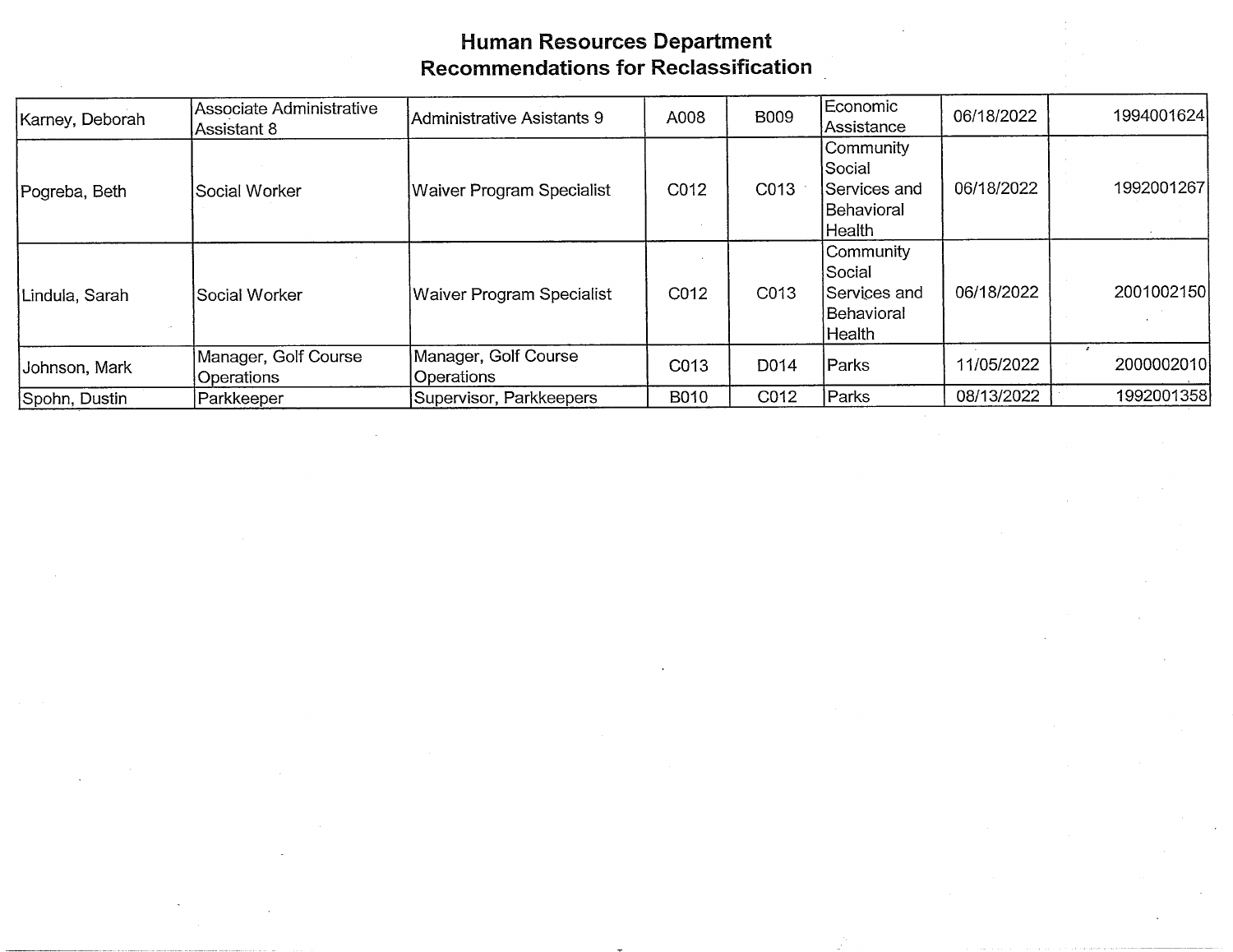ANOKA COUNTY MANAGEMENT COMMITTEE



## ACTION ITEM

June 14, 2022

Human Resources Department

| <b>ACTION REQUESTED</b> | Request the Management Committee approve and also recommend County Board<br>approval to fund an existing vacant position, formerly utilized as Budget Director,<br>Grade 17, 1.0 FTE, PCN #1992000354; transfer the position to the Human Resources<br>Department and downgrade the position to a Senior Human Resources Business<br>Partner, Grade 13, 1.0 FTE. Finance has completed an analysis of this action and<br>determined the annualized cost for salary and benefits to be \$112,495, which requires<br>a future budget adjustment.                                                                                                                                                                                                                                                                                                                                                                                                                                                                                                                                                                                                                                                                                                                                                                                                                                                                                                                                      |
|-------------------------|-------------------------------------------------------------------------------------------------------------------------------------------------------------------------------------------------------------------------------------------------------------------------------------------------------------------------------------------------------------------------------------------------------------------------------------------------------------------------------------------------------------------------------------------------------------------------------------------------------------------------------------------------------------------------------------------------------------------------------------------------------------------------------------------------------------------------------------------------------------------------------------------------------------------------------------------------------------------------------------------------------------------------------------------------------------------------------------------------------------------------------------------------------------------------------------------------------------------------------------------------------------------------------------------------------------------------------------------------------------------------------------------------------------------------------------------------------------------------------------|
| <b>BACKGROUND</b>       | The Workday personnel data management system will enhance countywide Talent<br>and Performance Management and Learning Management offerings by creating a<br>comprehensive, centrally managed, and fully auditable system.                                                                                                                                                                                                                                                                                                                                                                                                                                                                                                                                                                                                                                                                                                                                                                                                                                                                                                                                                                                                                                                                                                                                                                                                                                                          |
|                         | The deployment of this robust electronic learning system within Workday provides<br>many advantages, including:<br>County-developed content creation capabilities<br>۰<br>Consistent countywide required learning courses<br>۰<br>Automation of an electronic onboarding/training process<br>۰<br>Transparent and auditable completion/compliance tracking capabilities<br>۰<br>Enhanced employee and manager training/learning opportunities through a<br>$\bullet$<br>library of thousands of regularly updated offerings<br>County leadership has evaluated the opportunities related to these new capabilities<br>and determined it is in the best interest of the county to move responsibility for<br>learning/training strategic planning, content creation and deployment, and<br>compliance tracking from the Information Technology Department to the Human<br>Resources Department.<br>Information Technology previously utilized a 1.0 FTE to perform many of these<br>countywide training/learning responsibilities; the individual performing this work<br>retired in the spring of 2022. In partnership with county leadership, Information<br>Technology leadership evaluated increased technology business needs and<br>determined that redeploying that position at the same grade level within the<br>Information Technology department was required. As such, funding of a vacant<br>position and moving it into the Human Resources Department to complete the |
|                         | Training/Learning work that has shifted to HR is needed.                                                                                                                                                                                                                                                                                                                                                                                                                                                                                                                                                                                                                                                                                                                                                                                                                                                                                                                                                                                                                                                                                                                                                                                                                                                                                                                                                                                                                            |
| <b>RECOMMENDATIONS</b>  | Request Management Committee approve and also recommend County Board<br>approval to fund an existing vacant position, formerly utilized as Budget Director,<br>Grade 17, 1.0 FTE, PCN #1992000354; transfer the position to the Human Resources<br>Department and downgrade the position to a Senior Human Resources Business<br>Partner, Grade 13, 1.0 FTE. Finance has completed an analysis of this action and<br>determined the annualized cost for salary and benefits to be \$112,495, which requires<br>a future budget adjustment.                                                                                                                                                                                                                                                                                                                                                                                                                                                                                                                                                                                                                                                                                                                                                                                                                                                                                                                                          |
|                         | If this request is approved by the Management Committee, this item may move<br>directly to the county board for contract approval on June 14, 2022.                                                                                                                                                                                                                                                                                                                                                                                                                                                                                                                                                                                                                                                                                                                                                                                                                                                                                                                                                                                                                                                                                                                                                                                                                                                                                                                                 |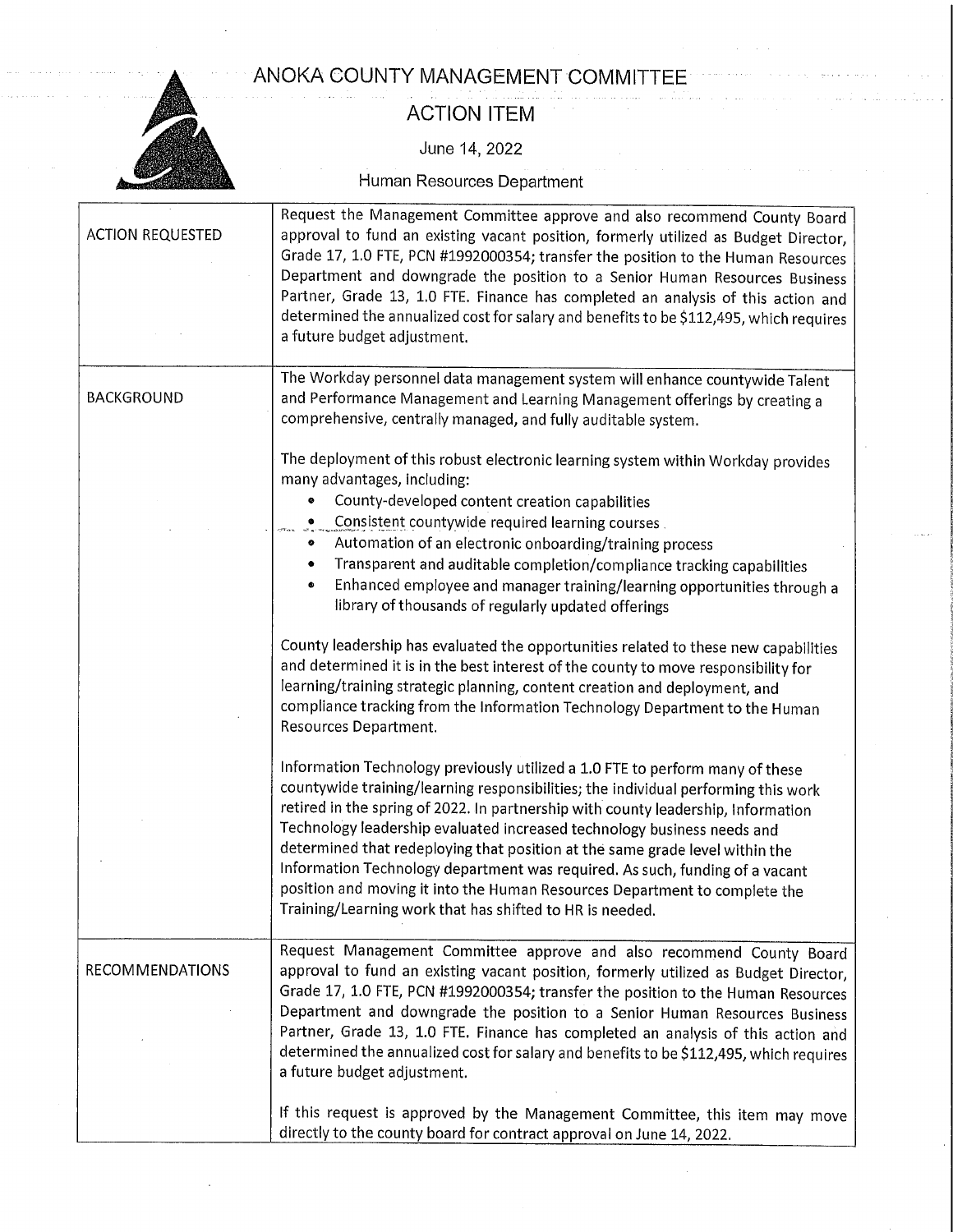# POSITION ACTION APPLICATION REQUEST

Department

Property Records and Taxation - Elections

| Action requested              | Approve elevated salary range for Manager, Elections to hire between range of \$42.61 to \$48.98 per hour,<br>\$88,648.00 - \$101,898.00.                                                                                                                                                                                                                                                                                                                                                                                                                                                                                                                                                                                                                                                                                                                                   |  |  |  |  |
|-------------------------------|-----------------------------------------------------------------------------------------------------------------------------------------------------------------------------------------------------------------------------------------------------------------------------------------------------------------------------------------------------------------------------------------------------------------------------------------------------------------------------------------------------------------------------------------------------------------------------------------------------------------------------------------------------------------------------------------------------------------------------------------------------------------------------------------------------------------------------------------------------------------------------|--|--|--|--|
| Background                    | Paul Linnell, Manager, Elections at Anoka County, has submitted his resignation and has accepted the position<br>of Deputy Director of Elections for the State of Minnesota. PRT has worked with Human Resources to conduct<br>a review of the Elections Manager position and salary. This is a very critical time in the elections cycle with a<br>state primary election coming up on August 9, 2022 and the state general election coming up on November 8,<br>2022. It is extremely important to move forward with the immediate recruitment and filling of this vacancy. As<br>you are aware, we are also faced with workforce shortages and challenges. This position is key in<br>administering elections within Anoka County. In order to attract the necessary experience and skill set<br>required for this position an elevated salary range is being requested. |  |  |  |  |
| Recommendations               | The Anoka County Property Records and Taxation department is requesting the Management Committee<br>approve a hiring range of \$88,648.00 - \$101,898.00 \$42.61 to \$48.98 per hour or for the Manager, Elections<br>position.                                                                                                                                                                                                                                                                                                                                                                                                                                                                                                                                                                                                                                             |  |  |  |  |
| <b>Funding source</b>         | www.communications.pdfdget.adjustment.current.year<br>Budget adjustment future years                                                                                                                                                                                                                                                                                                                                                                                                                                                                                                                                                                                                                                                                                                                                                                                        |  |  |  |  |
| <b>Current budget</b>         | \$0.00<br>\$0.00                                                                                                                                                                                                                                                                                                                                                                                                                                                                                                                                                                                                                                                                                                                                                                                                                                                            |  |  |  |  |
| <b>Funding</b><br>description | This position is funded by our current operating budget. Due to turnover and the lag in filling vacancies, our<br>budget can absorb the potential salary increase and we do not need any additional funding.                                                                                                                                                                                                                                                                                                                                                                                                                                                                                                                                                                                                                                                                |  |  |  |  |
|                               |                                                                                                                                                                                                                                                                                                                                                                                                                                                                                                                                                                                                                                                                                                                                                                                                                                                                             |  |  |  |  |
| Who to contact with questions |                                                                                                                                                                                                                                                                                                                                                                                                                                                                                                                                                                                                                                                                                                                                                                                                                                                                             |  |  |  |  |
| Pam LeBlanc                   |                                                                                                                                                                                                                                                                                                                                                                                                                                                                                                                                                                                                                                                                                                                                                                                                                                                                             |  |  |  |  |
|                               |                                                                                                                                                                                                                                                                                                                                                                                                                                                                                                                                                                                                                                                                                                                                                                                                                                                                             |  |  |  |  |

 $\mathbb{R}^2$ 

Submit by Email

Submitted by<br>
COUN (CP) CAME

<u>(p-1-2008)</u> Revised 05/19/2020

| <b>ERISE ONLY</b><br>Contract Minimum great their<br>in the Start of |               |
|----------------------------------------------------------------------|---------------|
| Employee Relations and Finance Budget Workgroup approved             | Date approved |
|                                                                      |               |
|                                                                      |               |